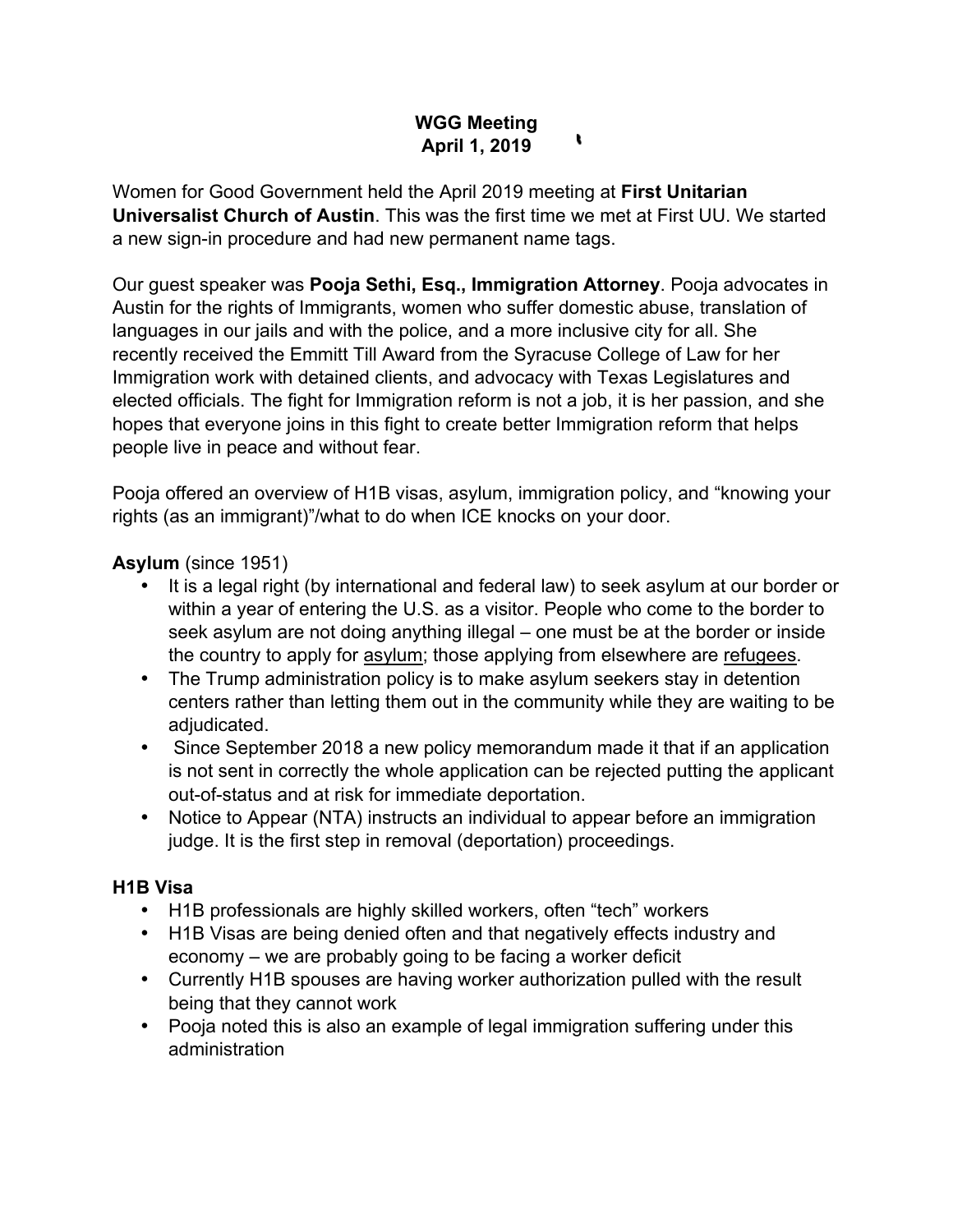### **ICE Detainer**

• Travis and Williamson counties call ICE on most immigrants (legal and undocumented) giving ICE an opportunity to take them to a detention center

### **If ICE comes to your door**

- Keep the door closed
- Ask for warrants with specific names
- Sign nothing without a lawyer
- Show documents if you have them with you
- Keep documents with you *at all times* (all family members) even if citizen or here legally
- Don't run. Stay calm

Pooja said people can help by voting, staying informed and helping others to "Know Your Rights" (there is a flyer put out by the ACLU).

Pooja also has a backpack project for children (San Antonio) and a project to get clothing for people at a sex-trafficking refugee ranch outside of Austin. Marilee Phillips, Dona Stallworth and Yvonne Larue volunteered to coordinate with Pooja to assemble the backpacks and will get specific out to WGG members who would like to help.

# **Announcements:**

- Thank you to Kathi Miller for the name tags and to Lorraine Broll for volunteering to serve as our treasurer.
- Treasurer Report: \$2,340.00 total collected (including today) Expenses to date: \$24.15 for checks; \$15.10 for name tags; \$1,020.00 for rental of space which takes us through 2019; \$5.00 for a savings account
- Parking ignore the Massage School parking signs for our Monday meetings. Do not park in the credit union parking lot.
- Mary proposed writing thank you notes to Central Texas House Dem Party. She will send out the names and addresses for those interested. People have the option of mentioning WGG or not
- Speaker in May will be from Fair Maps
- Kim Olson will be our speaker in June
- Any candidate any time can make a 2-minute elevator speech at the end of our program. We will hold Candidate forums in 2020 but WGG does not endorse any candidates until primary winners are determined.
- TCDP work would begin at the earliest in May 20202
- Get involved with precincts community, neighborhood organizing works! Talk about voting (not necessarily candidates) – help voters connect the dots as to why voting is essential for our democracy
- VDR training at 1<sup>st</sup> UU on the 3<sup>rd</sup> Saturday beginning in May